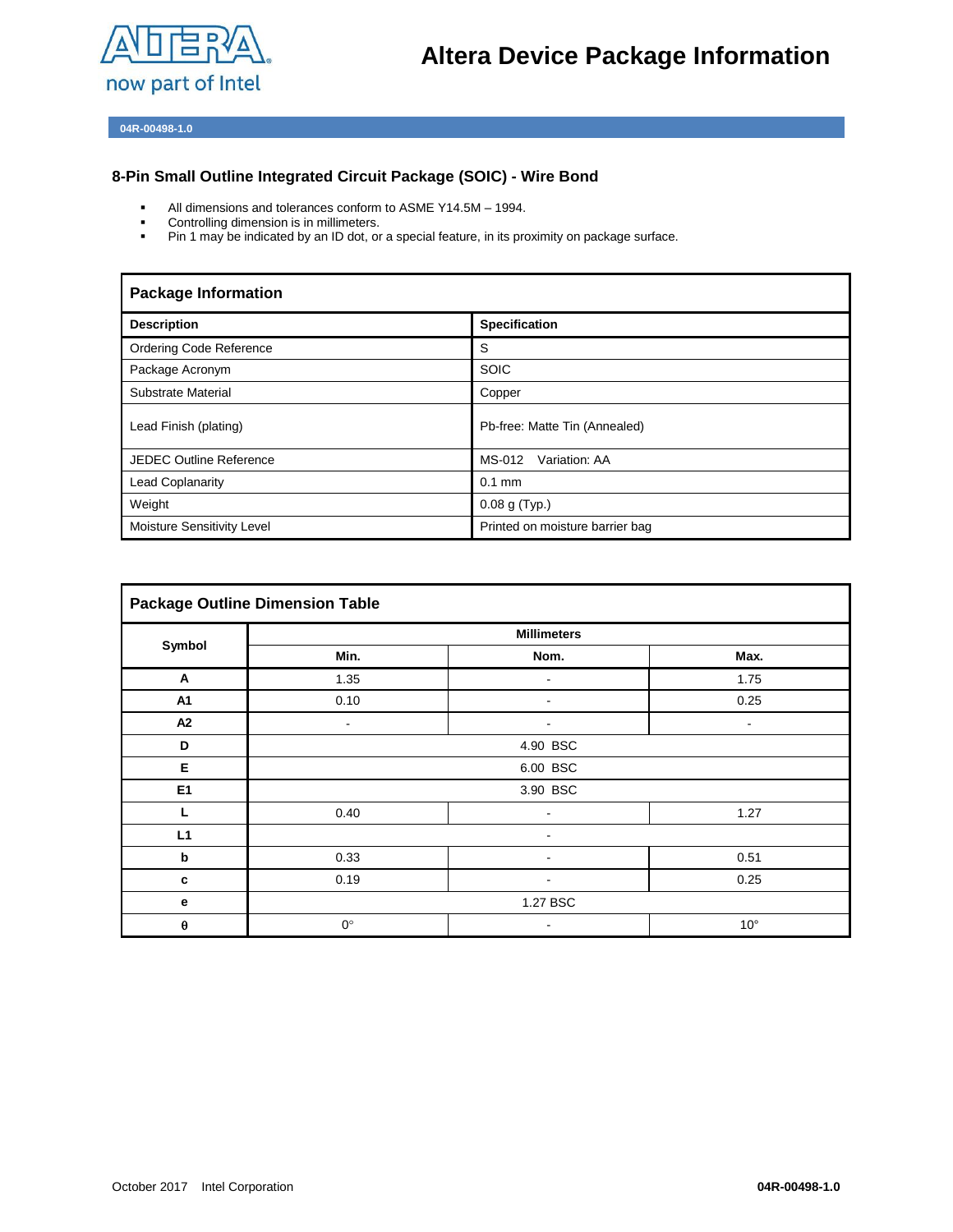## *Package Outline*